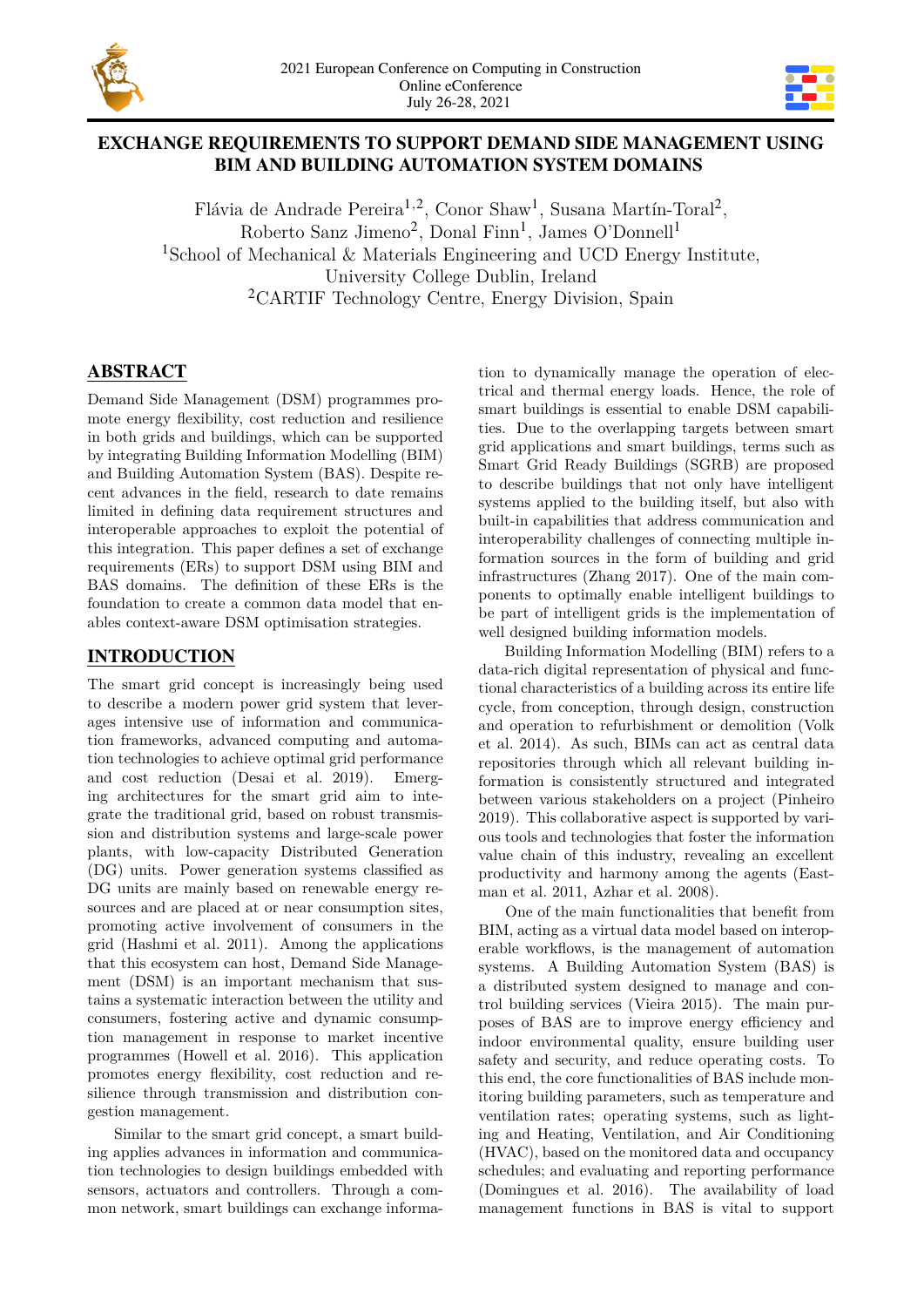SGRB solutions, especially DSM implementation.

The integration between the BIM and BAS domains has been investigated in previous studies both to translate BAS design information into BIM (Vieira 2015, Tang et al. 2020), and to apply various building services, including HVAC control strategies (Sanz et al. 2018, Benndorf et al. 2017, Sporr et al. 2019), and fault detection and diagnostics algorithms (Andriamamonjy et al. 2018). While these methods revealed that BAS information can be properly represented by BIM, the integration between BIM and multiple BAS communication protocols and control applications remains limited. As stated by these studies, some information from BAS is not available in the specification of existing BIM, requiring the definition of custom properties-set or even the addition of new entities, the latter requiring a complex certification process. Furthermore, the mapping process required to integrate both domains has been observed to be manual (error-prone) and customised for a given BAS communication protocol, restricting the consistency and scalability of the data. Finally, most BIM-based BAS use cases have focused on operation and maintenance functionalities.

In addition, few studies have also assessed BIM information to assist building energy management for smart grid applications. Zhang (2017) proposes an approach to integrate BIM and Software Defined Networks (SDN) for the design and management of a SGRB. Yu & Ergan (2018) evaluate the capabilities of BIM in providing demand response related information. However, to the best of the authors' knowledge, BIM-based grid-interactive functionalities have, to date, not been associated with BAS communication protocols, such as BACnet and LonWorks.

The aim of this paper is to present a definition of BIM and BAS exchange requirements (ERs) that enable context-aware DSM programmes. This integration provides a more granular and adaptive response to DSM signals than the one available through currently implemented DSM approaches. The use of BIM-based processes provide relevant building spatial information and foster interoperability between data environments, while BAS control and communication infrastructures monitor and actuate devices in the field. The definition of such ERs is the first proposed step towards a BIM-BAS common data model that allow DSM optimisation strategies and unlock the potential of SGRB.

This paper is structured as follows: first, an overview of the DSM programmes is presented along with the fundamental concepts of BAS and BIM, and their related interoperability issues; second, the proposed business use case, process map and BIM and BAS ERs to support DMS programmes are described; finally the results, concluding remarks and proposed future work are discussed.

## **BACKGROUND**

#### **Demand Side Management**

DSM, as the name suggests, consists of a series of measures and services designed to alter consumer demand in a way that improves the performance, efficiency and stability of the grid (Howell et al. 2016). DSM can be categorised into static and dynamic programmes, as proposed by Meyabadi & Deihimi (2017). The static DSM promotes a reduction in energy demand by end users through policies defined by utilities and governments that support strategic conservation and load growth strategies. These policies can be energy efficiency standards and labeling programmes, or electrification plans that motivates the use of electric technologies such as electrical vehicles and heat pumps. This programme has no onus on the consumers, but empowers them to change their demand pattern usually in exchange of reduced energy costs. Dynamic DSM refers to the direct participation of end users who integrate their resources in the operations of the grid and electricity market. This programme rewards consumers to reduce or offset energy consumption when the energy demand exceeds the ability of the grid to supply it, or under stressed grid conditions. One of the most relevant dynamic DSM programmes is Demand Response (DR), which promotes change in energy consumption by end users in response to incentive payments and dynamic electricity pricing schemes.

The DSM application requires an extensive communication infrastructure that can transmit pricing information and inquiries from the grid, as well as manage DSM commands at the demand side to act accordingly. These communication and control structures are the backbone of a BAS.

#### **Building Automation System**

BAS assists facility management activities by optimising energy consumption, improving the quality of the indoor environment and reducing the overall operating costs through effective strategies designed based on control and communication infrastructures. In terms of communication, the introduction of standardised communication protocols has greatly assisted the integration of heterogeneous building assets. These protocols define rules and procedures to manage the information exchange between devices from multiple vendors and building systems within a network, moving away from proprietary constraints (Kastner et al. 2005). By adhering to standardised communication protocols, a BAS's level of interoperability is enhanced as it becomes more flexible and accessible. At present, BACnet and LonWorks play a significant role as open communication protocols in the BAS domain.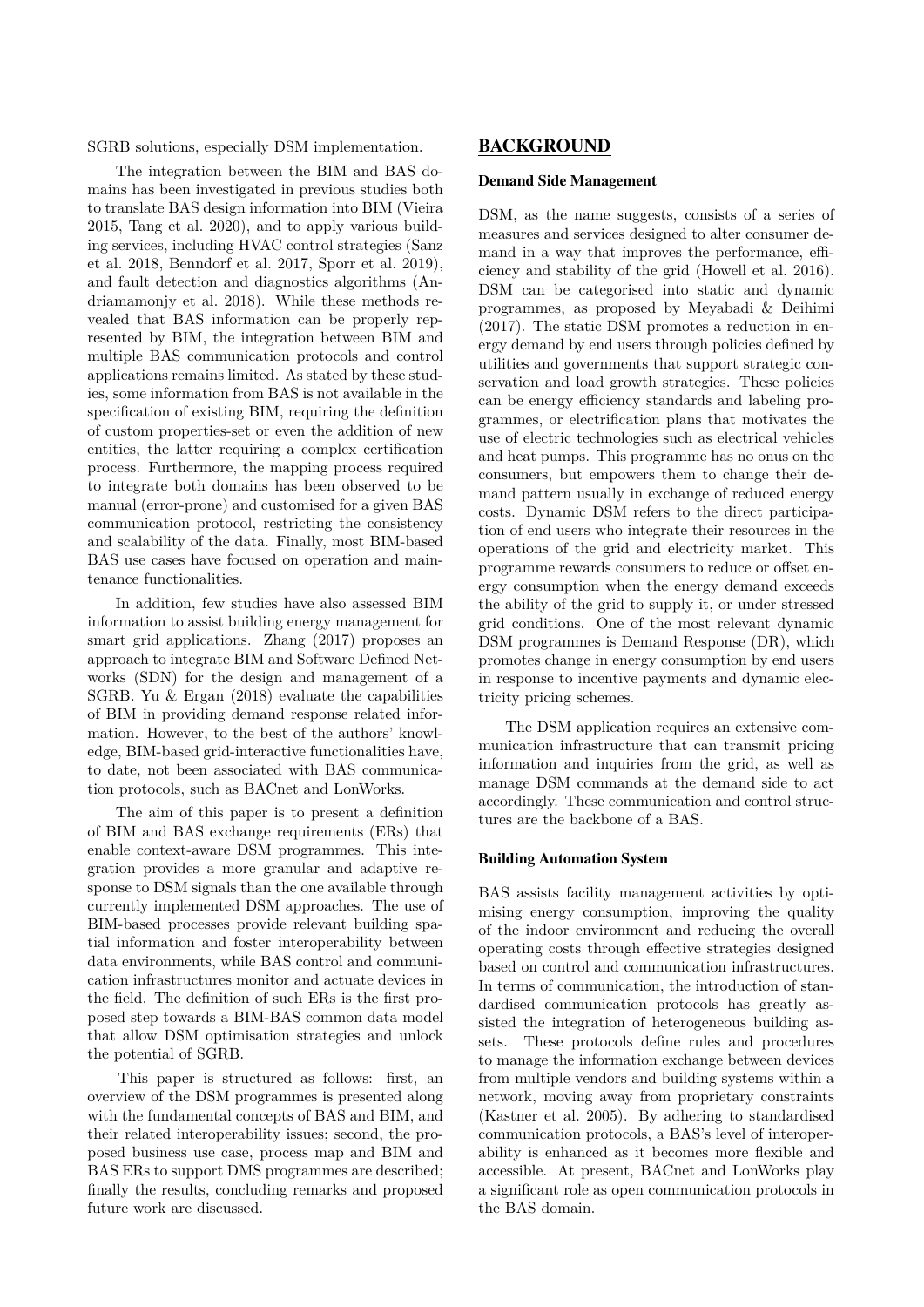#### **BACnet**

BACnet, standardised by the ASHRAE Standard 135, is a communication protocol based on an objectoriented approach that defines the representation of devices' data and procedures as objects. Each BACnet object contains a set of properties that describe the object and influence its behavior (Domingues et al. 2016). In addition to the abstraction representation of the network given by objects, BACnet also relies on services as a means of accessing and providing information between devices, or command requests to perform actions (Kastner et al. 2005).

BACnet has positioned itself to support smart grid initiatives by adding some objects applicable to DSM solutions. Among the objects, there are the load control and the accumulator (Hong et al. 2014). The load control object represents the requirements for a load management mechanism, and the accumulator object hosts measurement information such as energy consumption. The use of these objects is valuable for addressing DSM commands and analysis as they provide an interface to perform predefined control actions, view load shed status, and analyse peak demand and billing data.

In addition, through the BACnet Web Services specification (BACnet/WS), BACnet can be integrated into the Open Automated Demand Response (OpenADR) architecture, enabling fully automated DR events. OpenADR is an information exchange model that facilitates the communication of DR signals from utilities or aggregators to consumers. This model is supported by BACnet/WS that allow BAS data to be read and written by external applications (Ghatikar & Bienert 2011). In this scenario, BACnet/WS acts as an interface between the utility server and the BACnet control points, performing pre-programmed actions based DR signals. Moreover, since non-BACnet network technologies (e.g., LonWorks) can be accessed through BACnet/WS, this application can be extended to them as well.

#### **LonWorks**

The LonWorks communication protocol, known as LonTalk, standardised by the ISO/IEC 14908-1, defines the communication method between devices across a local operating network. In LonWorks, devices are defined as nodes, which are addressable and can implement multiple functional blocks. These functional blocks specify different applications of a device including functionalities, properties and network variables. The latter are data points used to exchange information between functional blocks, hence between devices (Kastner et al. 2005). LonWorks uses peer-to-peer architecture meaning that there is no single master point of control. Using a binding process, each device can communicate with each other and the resulting action is based on the embedded control logic of the functional blocks which decide what to do when receiving an input in a certain network variable (Domingues et al. 2016).

LonWorks has also addressed DSM solutions by supporting bidirectional communication with clientserver network management architectures (Kastner et al. 2005). This functionality allows LonWorks to be one of the network technologies that can be accessed by BACnet/WS gateways, which translate LonWorks representations into BACnet objects, enabling DSM applications through OpenADR.

#### **Building Information Modelling**

BIM, as a shared information repository, relies on data transfer between different buildings' applications using data formats. Developed and maintained by the buildingSMART alliance, the Industry Foundation Classes (IFC) open standard, or ISO 16739 standard, is the dominant non-proprietary data format which allows the exchange of building data for BIM applications across the asset's entire life cycle (Sporr et al. 2019). Based on an object-oriented data schema, IFC describes an object as an entity and the relation between the entities as a concept (Andriamamonjy et al. 2018). Since IFC data models can contain a wide range of building information, an integrated process for delivering IFC-based data exchange for domain-specific functionalities has been developed by the buildingSMART alliance. This approach defines subsets of the IFC schema to support assigned capabilities by means of Information Delivery Manual (IDM) and Model View Definition (MVD) frameworks. In this process, industry-led groups define the scope, workflow and requirements for the exchange of information, allowing software applications to translate them properly (Tang et al. 2020). While the IDM captures business processes and ERs, the MVD maps them to the IFC schema definitions. This mapping process is the basis of MVDs, as it defines the relationship of each ER with a set of the IFC schema, identifying the relevant IFC entities, attributes and properties to represent the required information of a given use case.

#### **Interoperability**

Interoperability refers to the ability of exchanging semantically consistent information between multiple devices, applications, networks and systems (Eastman et al. 2011). Despite the recent advances provided by communication protocols in defining structures to represent, characterise and relate BAS concepts, interoperability in the domain remains an issue. An explicit integration between multiple BAS devices requires the use of well-known communication protocols, well-defined interfaces and data representations, which are based on syntactic data structures, and semantic understanding of concepts and relationships within the data structures (Sofos et al. 2020). Although the communication protocols address the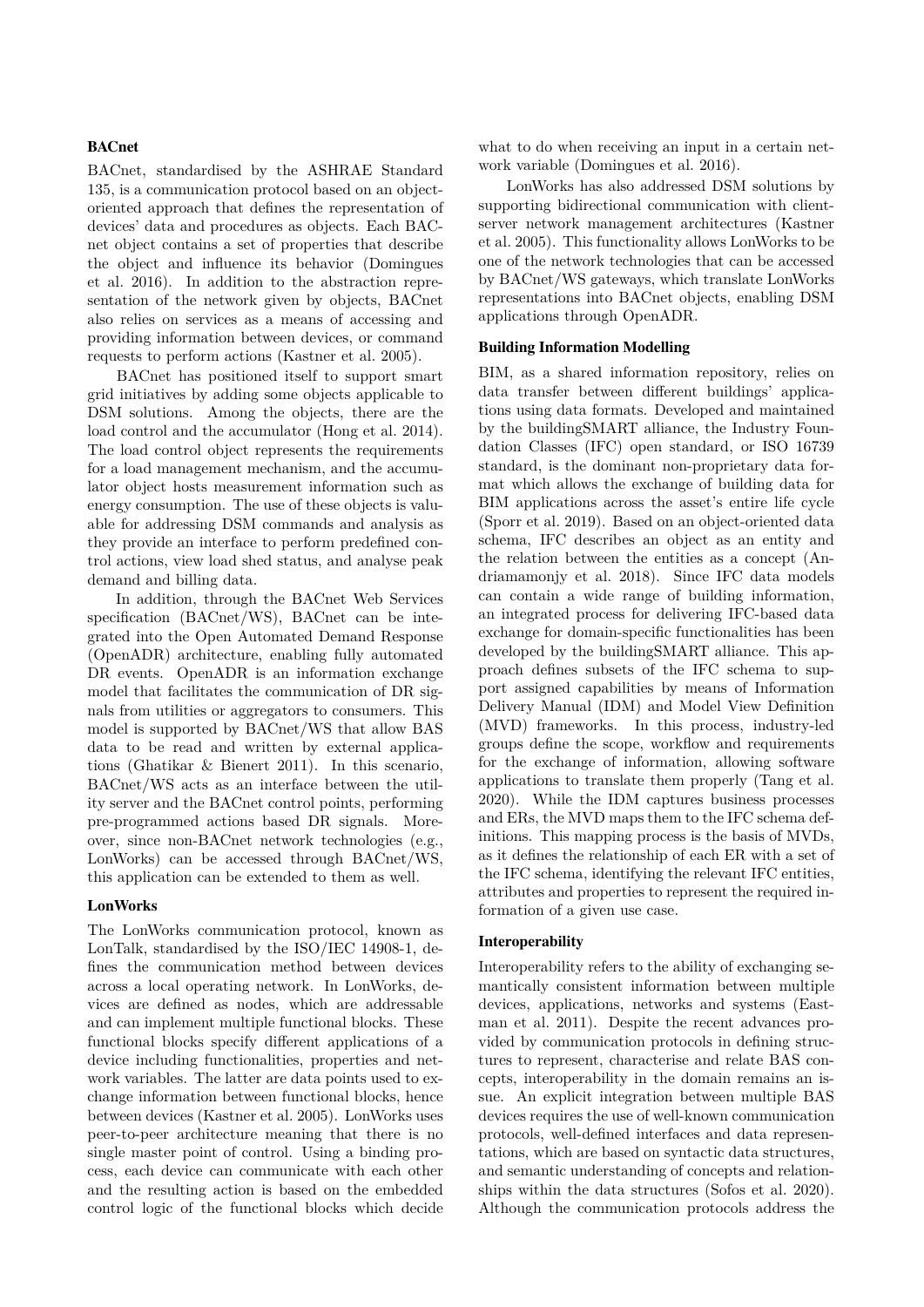syntactic aspects, the semantics of BAS are still limited as there are no existing data schemes that provide standardised concepts for semantic information exchange between protocols which, to date, is based on error-prone data mapping methodologies.

Similar semantic-related issues occur with BIMbased software during exchange processes. Although the potential for BIM exchange capabilities through IFC data models is promising, it is yet to be fully exploited. For instance, due to semantic differences among domain knowledge, when exchanging IFC files, certain software misinterpret objects from other disciplines resulting in inaccurate geometric representation or loss of properties and relations. Additionally, because distinct tools often define their own mapping mechanism between internal data schemas and IFC schemas (i.e. using different entities to represent the same object), data models can become inconsistent (Lai & Deng 2018). Hence, explicit semantic definitions and relations of building models would be beneficial to enhance data quality and reliability.

To summarise, in spite of recent advances in BAS and BIM research, there is a gap in the provision of semantic interoperability approaches to deal with heterogeneous BIM and BAS data sets, sources and domain representations, and of BIM-BAS common data models to assist DSM decision support and control mechanisms from the building perspective. This can assist in the individualisation and optimisation of load management.

### **RESEARCH METHODS**

Based on the methodology proposed by Lee et al. (2016) for formalising domain knowledge and model views, this work specifies the ERs to support DSM as a basis for the development of an IDM-MDV ontology that captures the semantic descriptions and relationships in integrating BIM and BAS domains (Figure 1). The first step describes the scope of work for the selected business use case. The second step defines a process map representing the actors and their roles in the exchange of information through the building's life cycle. The third step identifies the ERs based on the scope of work. The final step captures these ERs into an IDM-MVD ontology formalising the DSM knowledge. This formalised framework is expected to support explicit semantic definitions and reasoning features for querying BIM and BAS data models into a common data model. The deployment of this final step is beyond the scope of this paper.

### **Use Case Definition**

This work proposes semantic interoperability specifications to enable SGRB solutions integrated to BIM and BAS data models. To develop this, a use casedriven approach is applied to prioritise the scope of work and the capture of the related business process and ERs. DSM is an important mechanism in the



*Figure 1: Process overview to define a DSM-based IDM-MVD ontology to represent BIM and BAS exchange requirements.*

SGRB scenario, which improves the grid flexibility and resilience by optimising the demand side consumption, performance and costs, thus it is defined as the core focus of this paper.

BAS architectures include many data points that allow automation systems to provide crucial services particularly for the deployment of DSM solutions, including monitoring, control and management of input and output devices (e.g., sensors and actuators). Hence, BAS becomes an essential means of providing technical and economical optimisation strategies for DSM. BIM could play a similarly significant role for managing DSM solutions, providing comprehensive building asset information that can be leveraged for decision-making processes related to the provision of load management applications.

Within the scope of this work, holistic ERs are identified to provide dynamic DSM programmes supported by BIM and BAS repositories. Based on the work by Meyabadi & Deihimi (2017), dynamic DSM programmes can be categorised by four types referred to as peak-clipping, valley filling, load shifting and flexible load shape.

- Peak-clipping programmes reward consumers for reducing energy use during on-peak periods (e.g., increasing temperature setpoints).
- Valley filling programmes reward consumers for building energy use during off-peak periods (e.g., storing thermal energy).
- Load shifting programmes reward consumers for shifting energy consumption from on-peak to offpeak periods (e.g., queuing IT jobs).
- Flexible load shape programmes reward consumers for varying loads when the grid reliability is jeopardised (e.g., turning on and off electrical vehicle charges).

Dynamic DSM programmes support grid operation, providing load profiles and factor corrections that reduce energy consumption differences between peak and off-peak periods, as well as promoting ancillary services that assist the grid to restore stability under unforeseen events, such as network failures or other unplanned conditions.

Given that static DSM programmes refer to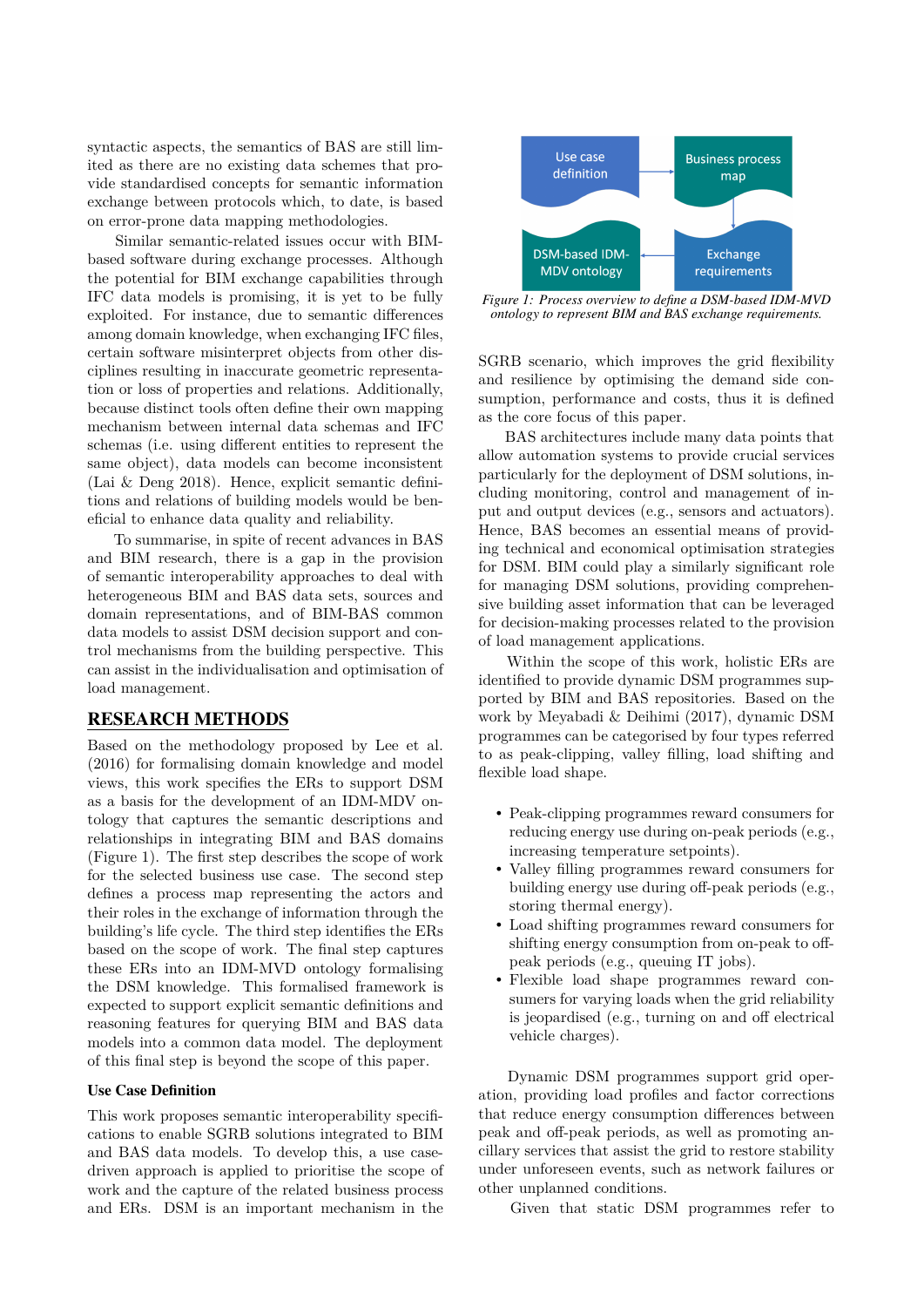strategies that do not depend on active interaction between the end user and the grid, they are outside the scope of this work.

#### **Business Process Map**

For a successful integration and seamless data exchange between BAS, BIM and grid information to enable DSM programmes, all concerned parties must be aware of which information shall be inserted into the model at which stage in the building life cycle. Figure 2 shows the overall process map, based on Business Process Modelling Notation (BPMN), proposed in this work for leveraging BIM and BAS information for DSM programmes. In the design phase, the BAS model is created in reference to the BIM spatial model, building energy systems (e.g., HVAC and lighting) and DSM control logic specifications. Inspired by the work of Jiang et al. (2015), the BIM and BAS domains are integrated/linked using a query code generator that leverages the ERs defined in DSM-based IDM-MVD ontology as an input, and output a BIM-BAS common data model. In the operational phase, this common data model, which is enriched and validated with BIM and BAS information, is used to support context-aware DSM optimisation strategies. These optimisation strategies are focused on the building perspective, relying on the BIM spatial context, BAS parameters and real-time data, and grid signals.

#### **Exchange Requirements**

The proposed ERs to enable DSM using BAS and BIM are derived from the fundamental BAS concepts of the ISO 16484-3:2005 (International Organisation for Standardisation 2005) as assessed by Vieira et al. (2020), and the required data to assist the deployment of the DSM programmes as defined in the use case definition section. To foster interoperability between heterogeneous data environments and communication protocols, the ERs are defined abstractly and holistically within three main BAS levels: field, control and management. The field level focus on the interaction and specifications of building energy systems and spatial context. The control level defines the logic that coordinate the field level systems to trigger actuation scenarios in response to corresponding input data and threshold values. Lastly, the management level provides configuration and data acquisition functions for the high level supervision and coordination of the controllers, being responsible for the interaction between the building and the grid. Since BAS-related data does not include spatial containment information, BIM is used to provide environmental contexts to drive load management measures. To comply with the DSM programmes, Table 1 defines the relevant functional units and network properties for each BAS level along with their short description and source of information, either from the BIM or BAS.

At the field level, the spatial information is exploited to locate the equipment and device placements within the building premises, which can be used to target optimisation strategies based on thermal zones and space types. The equipment (e.g., boiler, light fixture and plug-in office equipment) and device (e.g., meter, sensor, actuator and controller) information defines their type, vendor and user-defined specifications and descriptions, as well as physical characteristics. Lastly, the connectivity property defines the physical connection between equipment and devices and the group property aggregates them based on common interfaces.

At the control level, the data points represent the addressable logical points of the devices, including physical points that refer to I/O ports and virtual points that provide services, such as configuration of a given parameter according to the status of an associated physical data point or input data. Each data point is described through metadata attributes (e.g., network address, data type and unit). The binding property describes the logical connection among the data points and devices, stating, for example, their relationship with each other as an input or output. In addition, the operation mode and setpoints properties define the control logic configuration set for each building energy systems during regular operation, while the limit demand and setpoint parameters specify the minimum and maximum levels and values acceptable to maintain their operation during DSM program provision. Lastly, the event property represents the request command from the grid, the active period property defines the time frames for the deployment of DSM programmes.

Finally, at the management level, the occupancy schedule for each building space is suitable to efficient design approaches for the building energy system operation schedule. The comfort profiles define the indoor environmental quality requirements (e.g., thermal comfort, hazard mitigation, and others). The baseline value is powerful in terms of performance and attribute-based metrics by comparing expected setpoints and consumption targets with the device value readings and accumulator measurements. In addition, the occupancy reading is beneficial to optimise the energy consumption per space by adjusting control parameters to respond to occupation status. For visualisation purposes, the historical data is used for reporting and management functionalities, such as energy use pattern recognition, and the demand level reading presents the real-time demand use. Lastly, the DSM duration and reduction state required information to be shared with the utility, while the DSM signals identify the energy rates and incentives to perform a given DSM programme from the utility.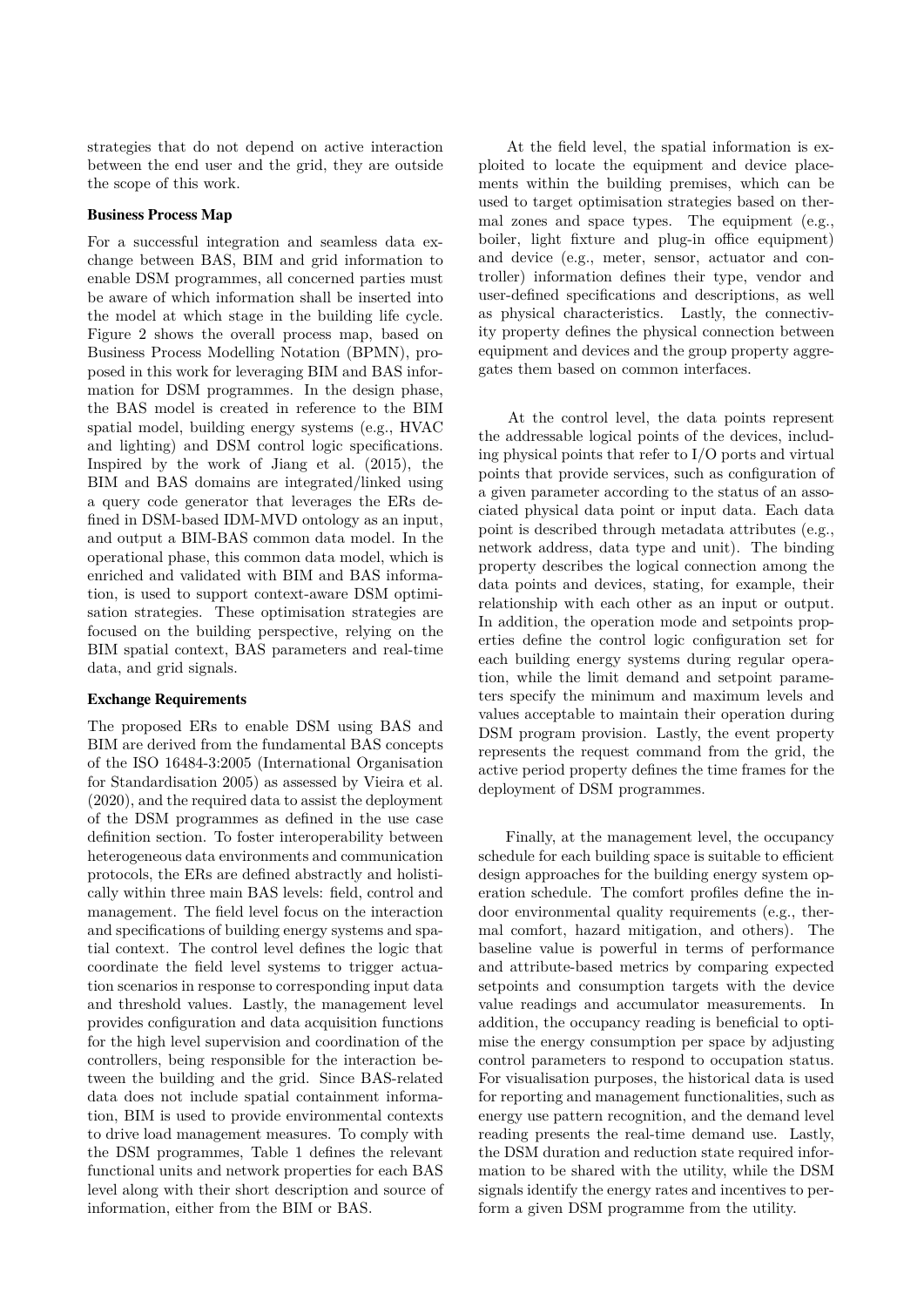

*Figure 2: Process map of the information exchange between BIM and BAS domains to support DSM programmes.*

## **DISCUSSION**

This study identifies ERs to represent BIM and BAS required domain knowledge to enable DSM programmes as a basis for the development of a DSMbased IDM-MVD ontology. Leveraging the semantic definitions and reasoning features of this ontology, heterogeneous BIM and BAS models can be queried creating a BIM-BAS common data model (schemaagnostic). The use of graph-based technologies for the knowledge representation of this common data model is viewed as a promising strategy to enhance this proposed cross-domain data exchange and will form the future work.

The integration of BIM and BAS domains adds value to current DSM programmes, supporting decision-making processes for load management from the perspective of the building. Driven by DSM signals, data monitored by BAS and building environmental contexts provided by BIM, each load can be evaluated in terms of its qualified flexibility to promote DSM optimisation strategies. For example, by adjusting specific setpoints, such as fan speed, power rate and temperature, to be based on occupation schedules, sensor data as well as indoor environmental quality requirements, the demand for given loads can be adjusted automatically to deliver DSM measures while maintaining the required comfort levels. The potential contribution of this study includes the interaction between the BIM, BAS and grid repositories to deliver fully automated context-aware DSM programmes at various levels of a building hierarchy (e.g., by thermal zones or individual devices).

### **CONCLUSIONS**

This paper defines ERs for integrating BIM and BAS domains within a DSM context. While BIM processes provide relevant information about building elements and promote collaborative data exchange, BAS control and communication infrastructure enables buildings to function as active participants in DSM programmes. Future work concerns a comprehensive definition of BIM and BAS ERs, the development of a DSM-based IDM-MVD ontology to explicitly define the semantic descriptions and relationships of these ERs and of a query code generator to create a BIM-BAS common data model based on them. This combined approach can mitigate semantic interoperability issues between BIM and BAS data environments, enhance data quality and consistency and foster the deployment of SGRB applications as vital contributors to future smart grids.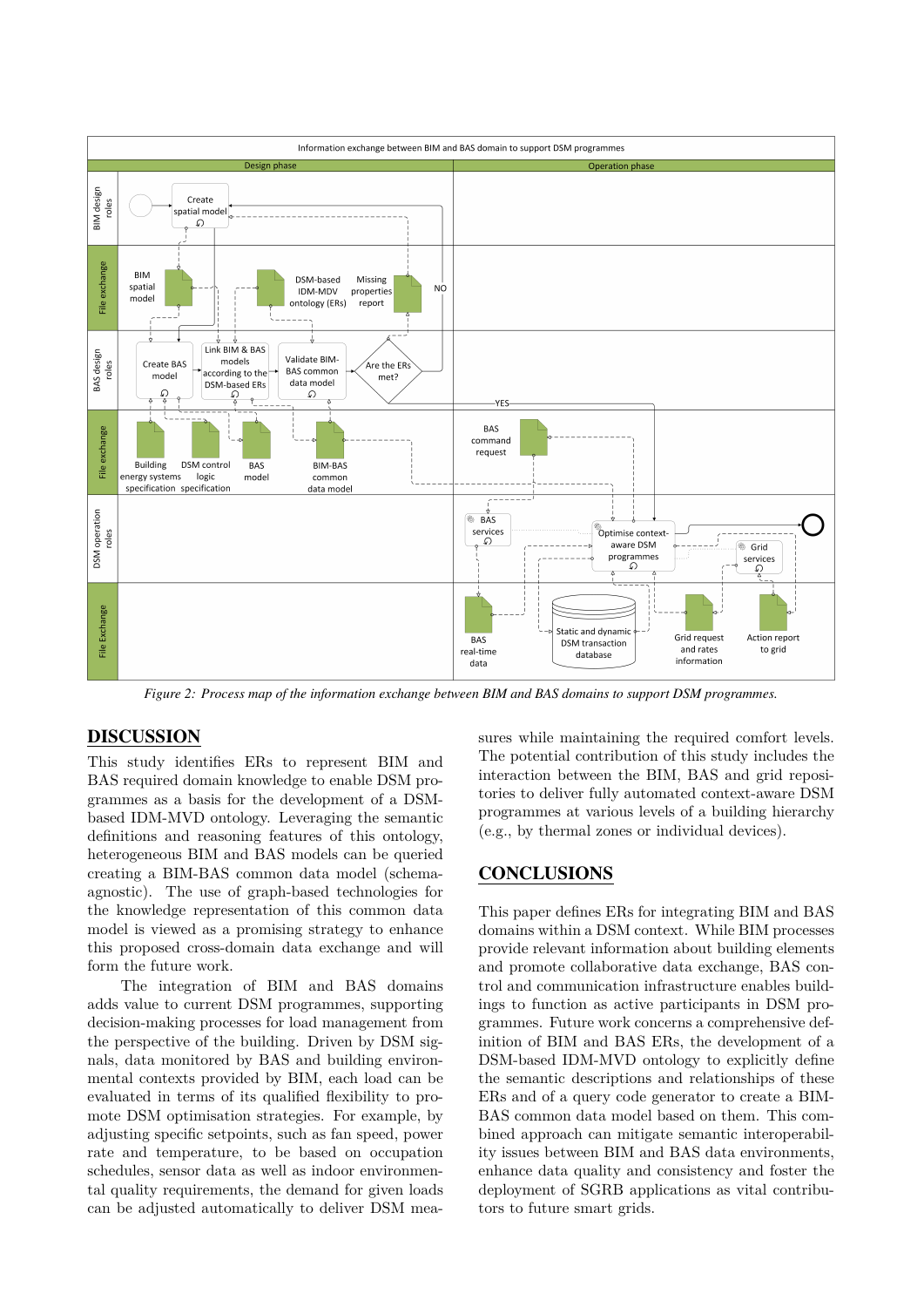| Level      | Function         | Property             | Description                          | Source     |
|------------|------------------|----------------------|--------------------------------------|------------|
| Field      | Spatial          | Location             | Sets equipment and device placement  | BIM        |
|            |                  | Space type           | Sets space type                      | <b>BIM</b> |
|            |                  | Thermal zone         | Sets influenced zones                | BIM        |
|            | Systems          | Identifier           | Sets vendors ID                      | <b>BAS</b> |
|            |                  | Name                 | Sets user-defined ID                 | <b>BAS</b> |
|            |                  | Type                 | Sets type                            | <b>BAS</b> |
|            |                  | Description          | Sets descriptions                    | <b>BAS</b> |
|            |                  | Representation       | Sets characteristics                 | BIM        |
|            | Relation         | Connectivity         | Sets physical connection             | <b>BAS</b> |
|            |                  | Group                | Sets groups of equipment and devices | <b>BAS</b> |
| Control    | Logic            | Datapoints           | Sets metadata attributes             | <b>BAS</b> |
|            |                  | Binding              | Sets logical connection              | <b>BAS</b> |
|            |                  | Setpoint             | Sets setpoints                       | <b>BAS</b> |
|            |                  | Setpoint limit       | Sets allowed magnitude of change     | <b>BAS</b> |
|            |                  | Demand limit         | Sets allowed magnitude of change     | <b>BAS</b> |
|            |                  | <b>DSM</b> sequences | Sets DSM controls description        | <b>BAS</b> |
|            |                  | DSM operation        | Sets DSM actuation scenarios         | <b>BAS</b> |
|            |                  | <b>DSM</b> event     | Sets DSM event request               | <b>BAS</b> |
|            |                  | DSM active period    | Sets DSM time frames                 | <b>BAS</b> |
| Management | Setup            | Space schedule       | Sets occupancy time frames           | BIM        |
|            |                  | Comfort profiles     | Sets comfort requirements            | BIM        |
|            |                  | <b>Baseline</b>      | Sets expected values                 | <b>BAS</b> |
|            | Data acquisition | Setpoints and status | Reads setpoints and device status    | <b>BAS</b> |
|            |                  | Sensor data          | Reads sensor data                    | <b>BAS</b> |
|            |                  | Occupancy            | Reads occupancy status               | <b>BAS</b> |
|            |                  | Demand level         | Reads effective demand               | <b>BAS</b> |
|            |                  | Energy accumulator   | States energy consumption            | <b>BAS</b> |
|            |                  | Historical data      | Retrieves archived data              | <b>BAS</b> |
|            |                  | <b>DSM</b> reduction | States demand and energy reduction   | <b>BAS</b> |
|            |                  | <b>DSM</b> duration  | <b>States DSM</b> duration           | <b>BAS</b> |
|            |                  | DSM signals          | Reads DSM signals                    | <b>BAS</b> |

*Table 1: BIM and BAS ERs to support DSM programmes.*

## **ACKNOWLEDGEMENTS**

This work was supported by the CBIM-ETN funded by the European Union's Horizon 2020 research and innovation programme under the Marie Skłodowska-Curie grant agreement No 860555.

## **REFERENCES**

- Andriamamonjy, A., Saelens, D. & Klein, R. (2018), 'An auto-deployed model-based fault detection and diagnosis approach for Air Handling Units using BIM and Modelica', Automation in Construction **96**, 508–526.
- Azhar, S., Nadeem, A., Mok, J. Y. N. & Leung, B. H. Y. (2008), 'Building information modeling: A new paradigm for visual interactive modeling and simulation for construction projects', First International Conference on Construction in Developing Countries p. 11.
- Benndorf, G., Réhault, N., Clairembault, M. & Rist, T. (2017), 'Describing HVAC controls in IFC – Method and application', Energy Procedia **122**, 319–324.

Desai, S., Alhadad, R., Chilamkurti, N. & Mahmood,